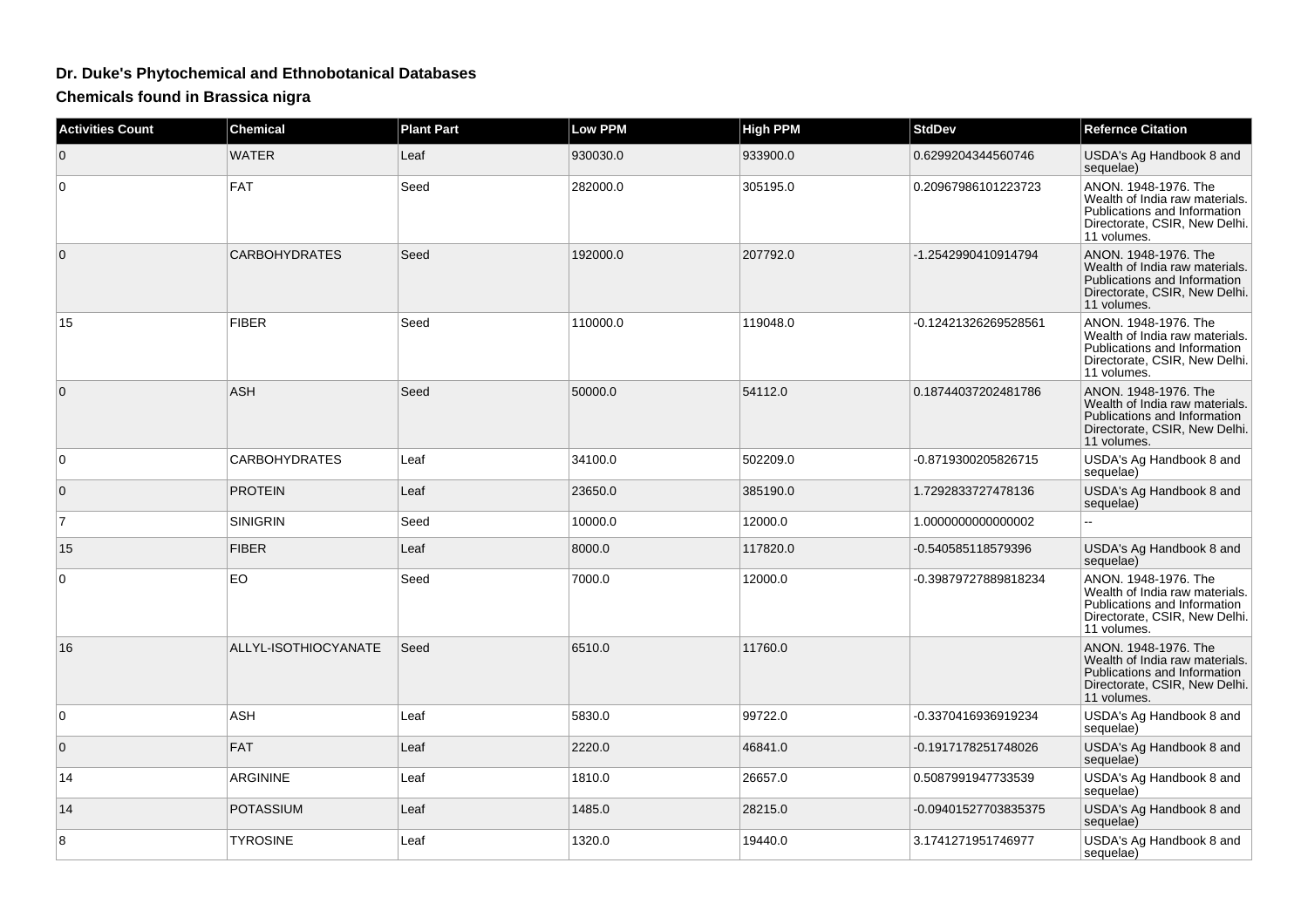| <b>Activities Count</b> | <b>Chemical</b>      | <b>Plant Part</b> | <b>Low PPM</b> | <b>High PPM</b> | <b>StdDev</b>         | <b>Refernce Citation</b>              |
|-------------------------|----------------------|-------------------|----------------|-----------------|-----------------------|---------------------------------------|
| $\vert 4 \vert$         | <b>LYSINE</b>        | Leaf              | 1130.0         | 16642.0         | 0.8594897106494074    | USDA's Ag Handbook 8 and<br>sequelae) |
| 28                      | <b>CALCIUM</b>       | Leaf              | 1107.0         | 17867.0         | -0.03895910092928099  | USDA's Ag Handbook 8 and<br>sequelae) |
| 3                       | <b>VALINE</b>        | Leaf              | 970.0          | 14286.0         | 0.4466322316135545    | USDA's Ag Handbook 8 and<br>sequelae) |
| 3                       | <b>ISOLEUCINE</b>    | Leaf              | 910.0          | 13402.0         | 0.3446848174545089    | USDA's Ag Handbook 8 and<br>sequelae) |
| $\overline{2}$          | <b>ERUCIC-ACID</b>   | Leaf              | 770.0          | 11340.0         | 0.9749286383095918    | USDA's Ag Handbook 8 and<br>sequelae) |
| $\overline{2}$          | <b>LEUCINE</b>       | Leaf              | 760.0          | 11192.0         | -0.819526492144372    | USDA's Ag Handbook 8 and<br>sequelae) |
| $\overline{4}$          | <b>THREONINE</b>     | Leaf              | 660.0          | 9720.0          | -0.023257652960522495 | USDA's Ag Handbook 8 and<br>sequelae) |
| $\overline{7}$          | PHENYLALANINE        | Leaf              | 660.0          | 9720.0          | -0.1435161264489536   | USDA's Ag Handbook 8 and<br>sequelae) |
| $\overline{7}$          | <b>HISTIDINE</b>     | Leaf              | 450.0          | 6627.0          | 0.6276673545987139    | USDA's Ag Handbook 8 and<br>sequelae) |
| $\overline{2}$          | <b>CYSTINE</b>       | Leaf              | 370.0          | 5449.0          | 2.1351105505350065    | USDA's Ag Handbook 8 and<br>sequelae) |
| $\vert$ 4               | <b>PHOSPHORUS</b>    | Leaf              | 290.0          | 4563.0          | -0.07515031705791066  | USDA's Ag Handbook 8 and<br>sequelae) |
| 1                       | SODIUM               | Leaf              | 274.0          | 4506.0          | 0.15301169936603431   | USDA's Ag Handbook 8 and<br>sequelae) |
| 29                      | <b>TRYPTOPHAN</b>    | Leaf              | 270.0          | 3976.0          | 0.9918339597248005    | USDA's Ag Handbook 8 and<br>sequelae) |
| 27                      | LINOLEIC-ACID        | Leaf              | 270.0          | 3976.0          | -0.7105758651281813   | USDA's Ag Handbook 8 and<br>sequelae) |
| $\overline{0}$          | <b>GADOLEIC-ACID</b> | Leaf              | 260.0          | 3829.0          | 0.07894192604291442   | USDA's Ag Handbook 8 and<br>sequelae) |
| 15                      | ALPHA-LINOLENIC-ACID | Leaf              | 240.0          | 3535.0          | -0.6415507174060238   | USDA's Ag Handbook 8 and<br>sequelae) |
| 112                     | ASCORBIC-ACID        | Leaf              | 234.0          | 4013.0          | -0.07156483307262614  | USDA's Ag Handbook 8 and<br>sequelae) |
| 15                      | <b>METHIONINE</b>    | Leaf              | 230.0          | 3387.0          | 0.24940233291075833   | USDA's Ag Handbook 8 and<br>sequelae) |
| 18                      | OLEIC-ACID           | Leaf              | 200.0          | 2945.0          | -0.25402185393237836  | USDA's Ag Handbook 8 and<br>sequelae) |
| $\overline{0}$          | <b>KILOCALORIES</b>  | Leaf              | 200.0          | 2946.0          | -0.11619018899047374  | USDA's Ag Handbook 8 and<br>sequelae) |
| 65                      | <b>MAGNESIUM</b>     | Leaf              | 132.0          | 2471.0          | -0.6389529090097905   | USDA's Ag Handbook 8 and<br>sequelae) |
| 13                      | PALMITIC-ACID        | Leaf              | 60.0           | 884.0           | -0.3738525527818623   | USDA's Ag Handbook 8 and<br>sequelae) |
| 53                      | BETA-CAROTENE        | Leaf              | 29.0           | 475.0           | 0.930660444061161     | USDA's Ag Handbook 8 and<br>sequelae) |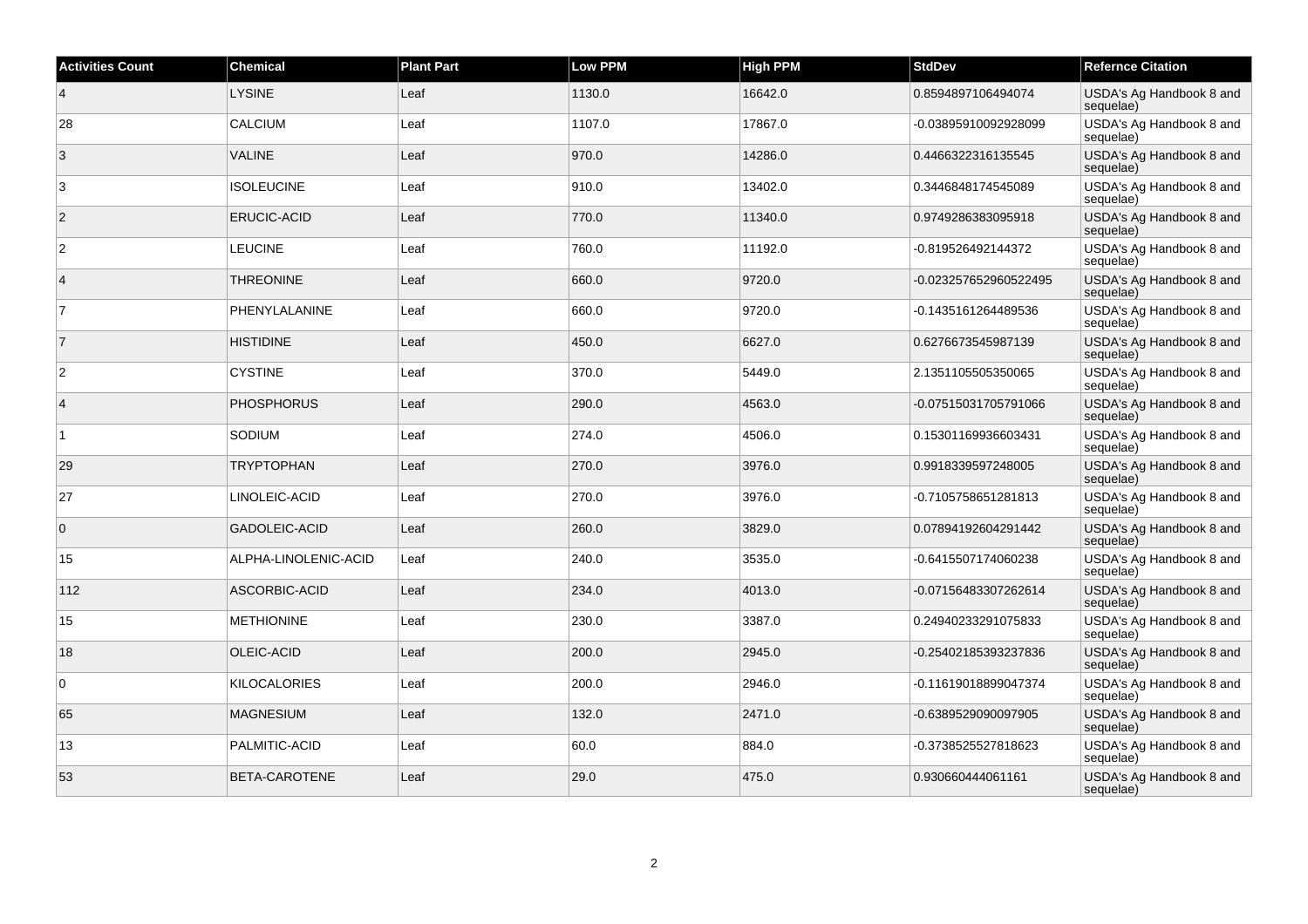| <b>Activities Count</b> | <b>Chemical</b>                                    | <b>Plant Part</b> | <b>Low PPM</b> | <b>High PPM</b> | <b>StdDev</b>        | <b>Refernce Citation</b>                                                                                                                                                 |
|-------------------------|----------------------------------------------------|-------------------|----------------|-----------------|----------------------|--------------------------------------------------------------------------------------------------------------------------------------------------------------------------|
| 8                       | <b>STEARIC-ACID</b>                                | Leaf              | 20.0           | 294.0           | -0.43029003309567143 | USDA's Ag Handbook 8 and<br>sequelae)                                                                                                                                    |
| $6\phantom{.}6$         | <b>IRON</b>                                        | Leaf              | 12.0           | 209.0           | -0.3908179981972661  | USDA's Ag Handbook 8 and<br>sequelae)                                                                                                                                    |
| 2                       | PALMITOLEIC-ACID                                   | Leaf              | 10.0           | 147.0           | -0.480150098514262   | USDA's Ag Handbook 8 and<br>sequelae)                                                                                                                                    |
| 39                      | <b>NIACIN</b>                                      | Leaf              | 3.03           | 47.87           | -0.6036882923547856  | USDA's Ag Handbook 8 and<br>sequelae)                                                                                                                                    |
| 14                      | MANGANESE                                          | Leaf              | 3.0            | 53.0            | -0.3717755859373686  | USDA's Ag Handbook 8 and<br>sequelae)                                                                                                                                    |
| 77                      | <b>ZINC</b>                                        | Leaf              | 2.0            | 40.0            | -0.28128739889673965 | USDA's Ag Handbook 8 and<br>sequelae)                                                                                                                                    |
| 12                      | <b>COPPER</b>                                      | Leaf              | 0.58           | 11.2            | -0.4528977655356585  | USDA's Ag Handbook 8 and<br>sequelae)                                                                                                                                    |
| 5                       | PHYLLOQUINONE                                      | Flower            | 0.57           | 3.39            |                      | ÷.                                                                                                                                                                       |
| 15                      | <b>RIBOFLAVIN</b>                                  | Leaf              | 0.56           | 9.72            | -0.1322991630269135  | USDA's Ag Handbook 8 and<br>sequelae)                                                                                                                                    |
| 31                      | <b>THIAMIN</b>                                     | Leaf              | 0.44           | 7.66            | -0.13434936874443595 | USDA's Ag Handbook 8 and<br>sequelae)                                                                                                                                    |
| 11                      | PANTOTHENIC-ACID                                   | Leaf              | 0.19           | 2.79            | -0.9329367522301226  | USDA's Ag Handbook 8 and<br>sequelae)                                                                                                                                    |
| 9                       | SINAPIC-ACID                                       | Seed              |                |                 |                      | Jim Duke's personal files.                                                                                                                                               |
| $\overline{0}$          | 2,4-METHYLENE-<br><b>CHOLESTEROL</b>               | Pollen Or Spore   |                |                 |                      |                                                                                                                                                                          |
| 25                      | P-COUMARIC-ACID                                    | Seed              |                |                 |                      | Jim Duke's personal files.                                                                                                                                               |
| 0                       | KAEMPFEROL-3-<br>FERULOYL-SOPHOROSIDE              | Leaf              |                |                 |                      |                                                                                                                                                                          |
| $\overline{0}$          | <b>SINAPINE</b>                                    | Seed              |                |                 |                      | $\overline{\phantom{a}}$                                                                                                                                                 |
| 6                       | <b>QUERCIMERITRIN</b>                              | Leaf              |                |                 |                      |                                                                                                                                                                          |
| $\overline{0}$          | KAEMPFEROL-3,7-<br><b>DIGLUCOSIDE</b>              | Leaf              |                |                 |                      |                                                                                                                                                                          |
| $\overline{1}$          | <b>PROGOITRIN</b>                                  | Plant             |                |                 |                      | Jeffery B. Harborne and H.<br>Baxter, eds. 1983.<br>Phytochemical Dictionary. A<br>Handbook of Bioactive<br>Compounds from Plants.<br>Taylor & Frost, London. 791<br>pp. |
| 43                      | PROTOCATECHUIC-ACID                                | Seed              |                |                 |                      | Jim Duke's personal files.                                                                                                                                               |
| $\overline{0}$          | QUERCETIN-3-<br>SOPHOROSIDE-7-<br><b>GLUCOSIDE</b> | Leaf              |                |                 |                      |                                                                                                                                                                          |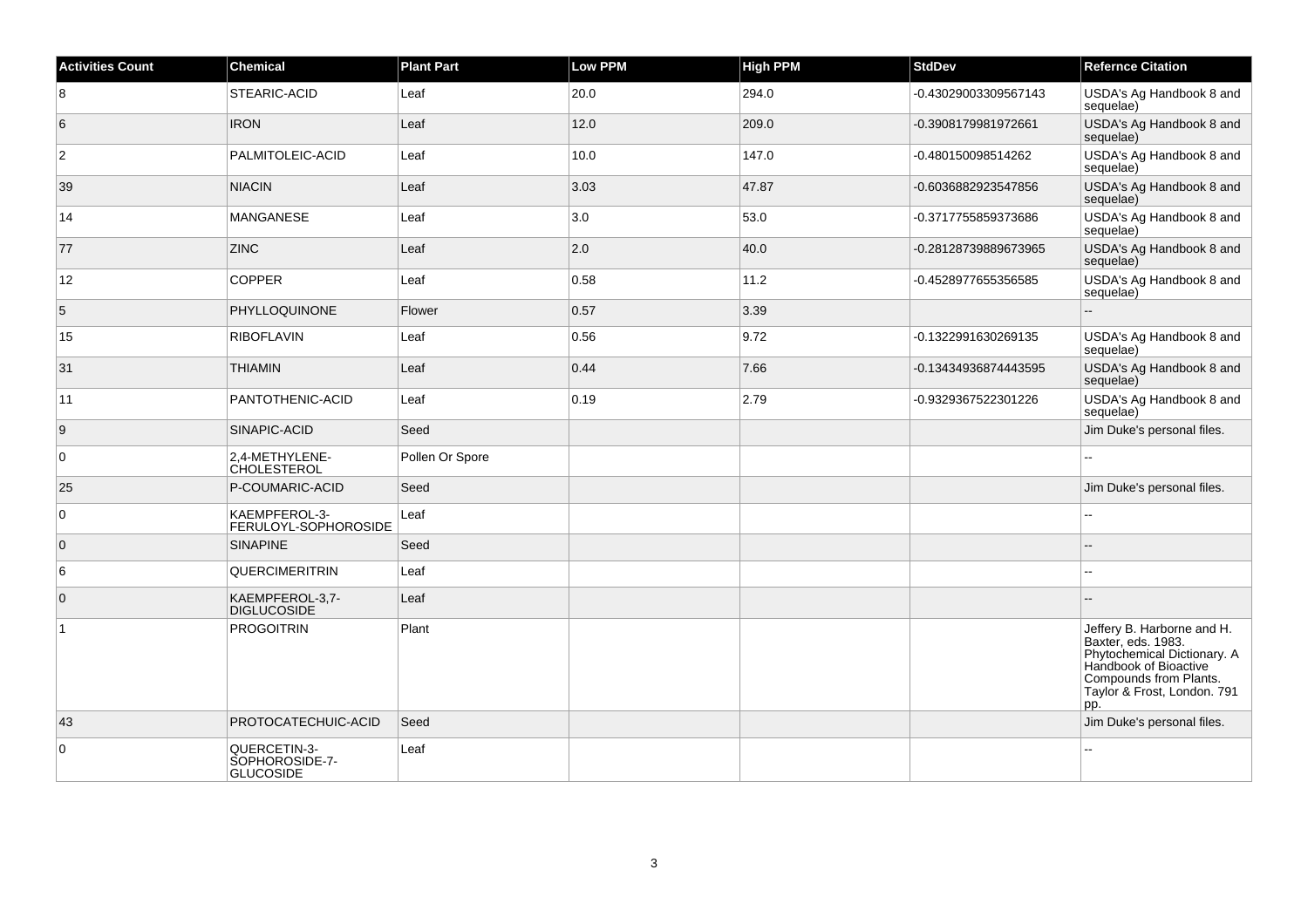| <b>Activities Count</b> | <b>Chemical</b>                                                                 | <b>Plant Part</b> | <b>Low PPM</b> | <b>High PPM</b> | <b>StdDev</b>       | <b>Refernce Citation</b>                                                                                                                                                 |
|-------------------------|---------------------------------------------------------------------------------|-------------------|----------------|-----------------|---------------------|--------------------------------------------------------------------------------------------------------------------------------------------------------------------------|
| $\overline{2}$          | NONACOSANE                                                                      | Leaf              |                |                 |                     | Jeffery B. Harborne and H.<br>Baxter, eds. 1983.<br>Phytochemical Dictionary. A<br>Handbook of Bioactive<br>Compounds from Plants.<br>Taylor & Frost, London. 791<br>pp. |
| 22                      | <b>ISOQUERCITRIN</b>                                                            | Leaf              |                |                 |                     | ÷.                                                                                                                                                                       |
| $\overline{0}$          | QUERCETIN-3-<br><b>SOPHOROSIDE</b>                                              | Leaf              |                |                 |                     |                                                                                                                                                                          |
| $\overline{0}$          | <b>ISOPROPYLISOTHIOCYAN</b><br>ATE                                              | Plant             |                |                 |                     | Jeffery B. Harborne and H.<br>Baxter, eds. 1983.<br>Phytochemical Dictionary. A<br>Handbook of Bioactive<br>Compounds from Plants.<br>Taylor & Frost, London. 791<br>pp. |
| $\overline{0}$          | <b>MYROSIN</b>                                                                  | Seed              |                | 6800.0          |                     | ANON. 1948-1976. The<br>Wealth of India raw materials.<br>Publications and Information<br>Directorate, CSIR, New Delhi.<br>11 volumes.                                   |
| $\overline{0}$          | ISOPROPYL-<br><b>GLUCOSINOLATE</b>                                              | Leaf              |                |                 |                     |                                                                                                                                                                          |
| $\overline{0}$          | TRANS-CINNAMIC-ACID                                                             | Seed              |                |                 |                     | Jim Duke's personal files.                                                                                                                                               |
| $\overline{0}$          | QUERCETIN-3-ALPHA-L-(2-<br>O-ALPHA-L-<br>RHAMNOPYRANISIDO-<br>ARABO-PYRANOSIDE) | Seed              |                | 114.0           |                     |                                                                                                                                                                          |
| $\overline{0}$          | <b>GLUCOPUTRANJIVIN</b>                                                         | Seed              |                |                 |                     | Jeffery B. Harborne and H.<br>Baxter, eds. 1983.<br>Phytochemical Dictionary. A<br>Handbook of Bioactive<br>Compounds from Plants.<br>Taylor & Frost, London. 791<br>pp. |
| 3                       | <b>MUCILAGE</b>                                                                 | Seed              |                | 200000.0        | 0.01650166098259861 | List, P.H. and Horhammer, L.,<br>Hager's Handbuch der<br>Pharmazeutischen Praxis,<br>Vols. 2-6, Springer-Verlag,<br>Berlin, 1969-1979.                                   |
| $\overline{7}$          | <b>ASTRAGALIN</b>                                                               | Leaf              |                |                 |                     |                                                                                                                                                                          |
| $\overline{0}$          | HYDROXYBENZOIC-ACID                                                             | Seed              |                |                 |                     | Jim Duke's personal files.                                                                                                                                               |
| $\overline{0}$          | QUERCETIN-3,7-<br><b>DIGLUCOSIDE</b>                                            | Leaf              |                |                 |                     |                                                                                                                                                                          |
| $\overline{0}$          | ALLYL-THIOCYANATE                                                               | Seed              |                |                 |                     |                                                                                                                                                                          |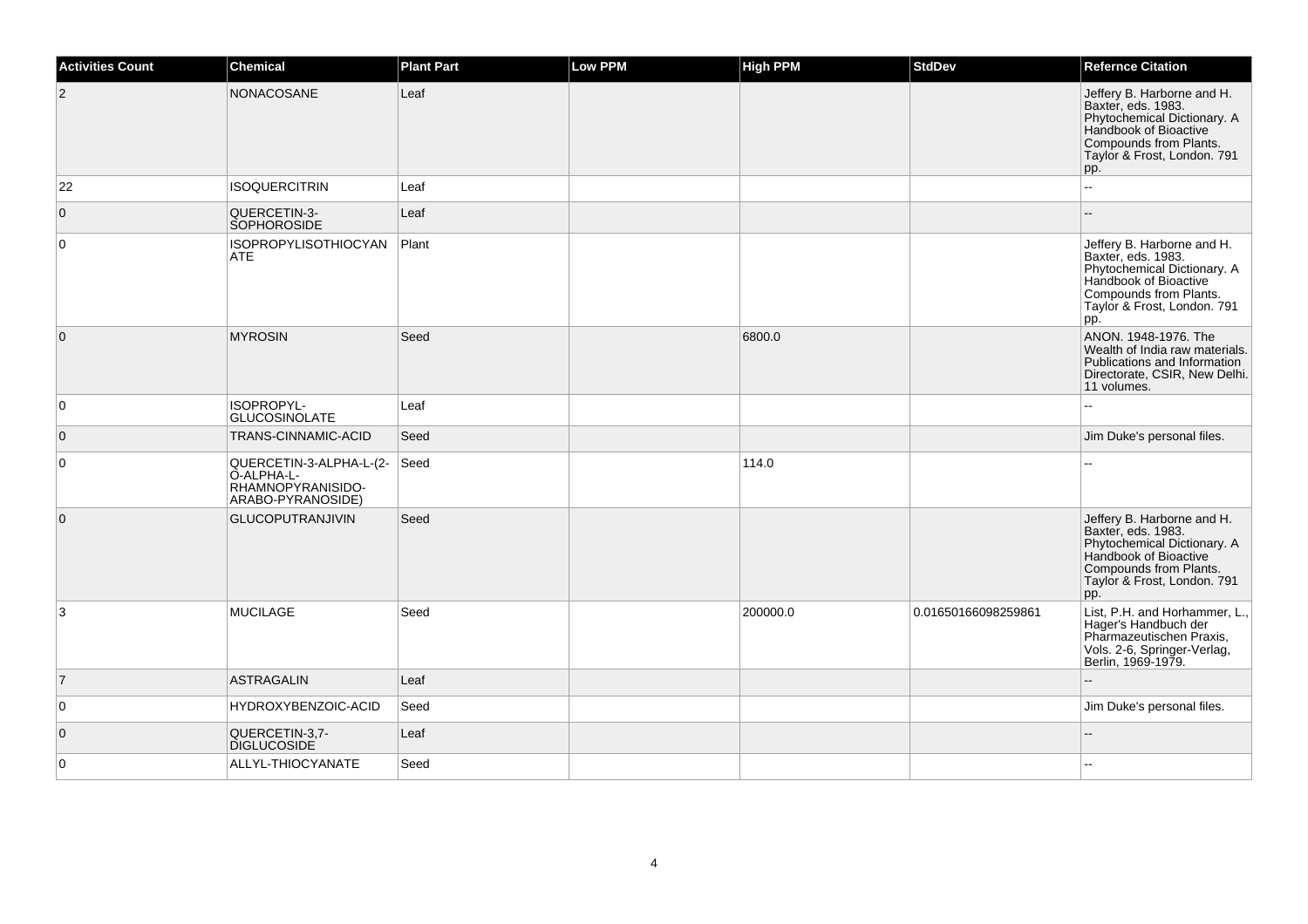| <b>Activities Count</b> | Chemical                                              | <b>Plant Part</b> | <b>Low PPM</b> | <b>High PPM</b> | <b>StdDev</b>        | <b>Refernce Citation</b>                                                                                                                                                 |
|-------------------------|-------------------------------------------------------|-------------------|----------------|-----------------|----------------------|--------------------------------------------------------------------------------------------------------------------------------------------------------------------------|
| $\overline{0}$          | <b>GLUCONASTURTIIN</b>                                | Plant             |                |                 |                      | Jeffery B. Harborne and H.<br>Baxter, eds. 1983.<br>Phytochemical Dictionary. A<br>Handbook of Bioactive<br>Compounds from Plants.<br>Taylor & Frost, London. 791<br>pp. |
| 0                       | 3-METHYLTHIOPROPYL-<br><b>GLUCOSINOLATE</b>           | Seed              |                |                 |                      | $\overline{a}$                                                                                                                                                           |
| $\overline{0}$          | PHENYLETHYL-<br><b>ISOTHIOCYANATE</b>                 | Seed              |                |                 |                      | ۵.                                                                                                                                                                       |
| 77                      | CHLOROGENIC-ACID                                      | Seed              |                |                 |                      | Jim Duke's personal files.                                                                                                                                               |
| $\mathbf 0$             | <b>POPULNIN</b>                                       | Leaf              |                |                 |                      | $-$                                                                                                                                                                      |
| 0                       | MESOINOSITOL-<br>HEXAPHOSPHORIC-ACID-<br><b>ESTER</b> | Seed              |                |                 |                      | List, P.H. and Horhammer, L.,<br>Hager's Handbuch der<br>Pharmazeutischen Praxis,<br>Vols. 2-6, Springer-Verlag,<br>Berlin, 1969-1979.                                   |
| $\overline{0}$          | ALLYL-RHODANIDE                                       | Seed              |                |                 |                      | List, P.H. and Horhammer, L.,<br>Hager's Handbuch der<br>Pharmazeutischen Praxis,<br>Vols. 2-6, Springer-Verlag,<br>Berlin, 1969-1979.                                   |
| 0                       | 3-SOPHOROSIDE-7-<br>GLUCOSIDE-<br><b>ISORHAMNETIN</b> | Leaf              |                |                 |                      |                                                                                                                                                                          |
| $\vert$ 1               | <b>GLUCONAPIN</b>                                     | Plant             |                |                 |                      | Jeffery B. Harborne and H.<br>Baxter, eds. 1983.<br>Phytochemical Dictionary. A<br>Handbook of Bioactive<br>Compounds from Plants.<br>Taylor & Frost, London. 791<br>pp. |
| $\mathbf 0$             | 2-PHENYLETHYL-<br><b>GLUCOSINOLATE</b>                | Seed              |                |                 |                      | Ξ.                                                                                                                                                                       |
| $\mathbf 0$             | LINOLENIC-ACID                                        | Leaf              |                | 480.0           | -0.40753237631529177 | $\overline{a}$                                                                                                                                                           |
| $\mathbf 0$             | 3-SOPHOROSIDE-<br><b>ISORHAMNETIN</b>                 | Leaf              |                |                 |                      | --                                                                                                                                                                       |
| $\mathbf 0$             | 2-METHYL-BUTYL-<br><b>GLUCOSINOLATE</b>               | Leaf              |                |                 |                      |                                                                                                                                                                          |
| 0                       | KAEMPFEROL-3-<br>SOPHOROSIDE-7-<br><b>GLUCOSIDE</b>   | Leaf              |                |                 |                      |                                                                                                                                                                          |
| $\mathbf 0$             | ALLYL-CYANIDE                                         | Seed              |                |                 |                      | List, P.H. and Horhammer, L.,<br>Hager's Handbuch der<br>Pharmazeutischen Praxis,<br>Vols. 2-6, Springer-Verlag,<br>Berlin, 1969-1979.                                   |